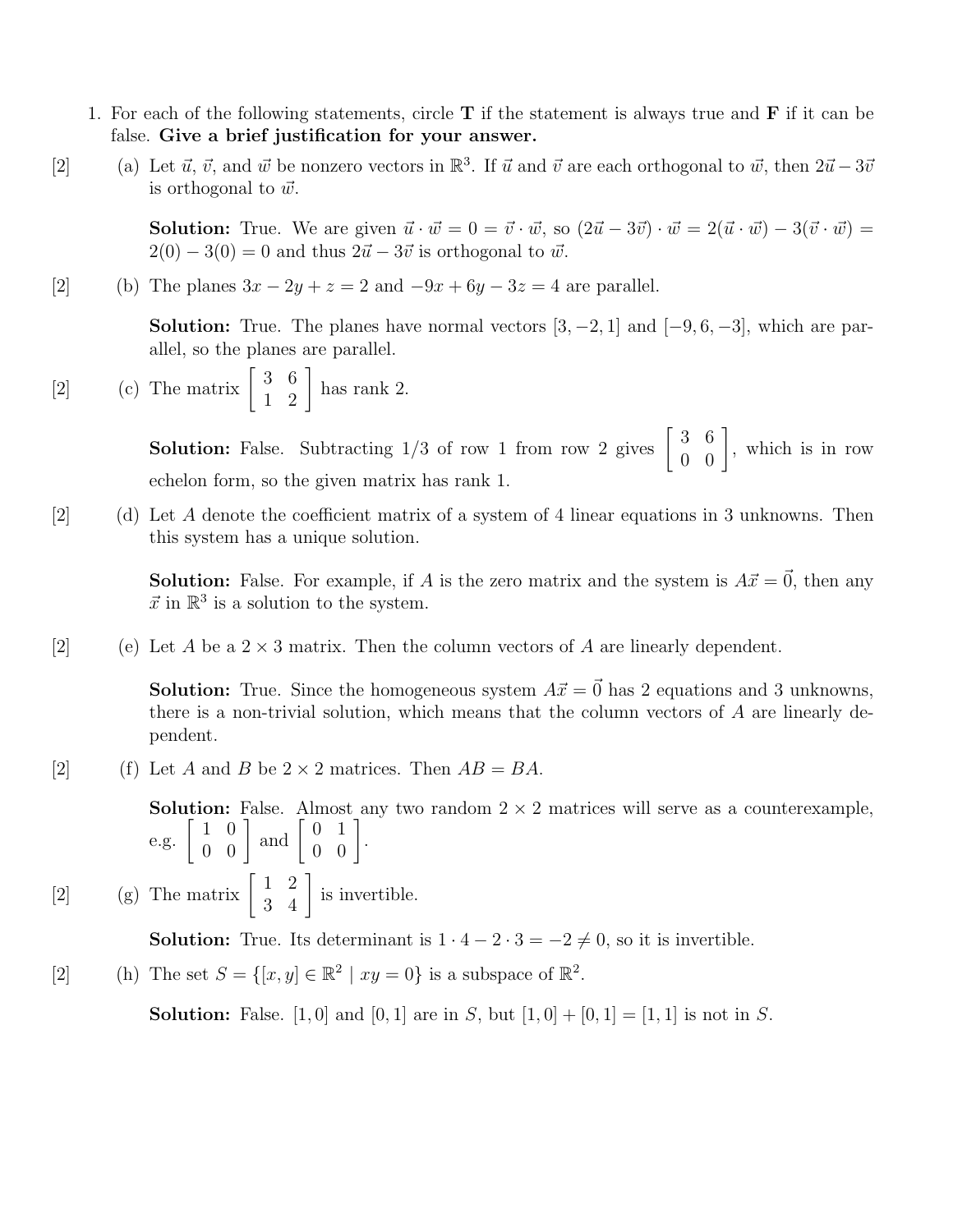[2] 2. Suppose that  $\vec{u}, \vec{v}, \vec{w} \in \mathbb{R}^4$  are such that  $\vec{u} \cdot \vec{v} = -2$ ,  $\vec{u} \cdot \vec{w} = 2$ ,  $\|\vec{v}\| = 3$ , and  $\vec{v} \cdot \vec{w} = 1$ . Compute  $(2\vec{u} - \vec{v}) \cdot (3\vec{v} + \vec{w}).$ 

**Solution:** We have  $(2\vec{u}-\vec{v})\cdot(3\vec{v}+\vec{w}) = 6\vec{u}\cdot\vec{v} + 2\vec{u}\cdot\vec{w} - 3\vec{v}\cdot\vec{v} - \vec{v}\cdot\vec{w} = 6(-2) + 2(2) - 3(3^2) - 1 = -36.$ 

[2] 3. (a) Find the unit vector in the same direction as  $\vec{x} = [2, 1, 2].$ **Solution:** This will be the vector  $\frac{1}{\|\vec{x}\|}\vec{x}$ , so we calculate  $\|\vec{x}\|$  = √  $2^2 + 1^2 + 2^2 =$ √  $9=3$  to find that the unit vector in the same direction as  $\vec{x}$  is  $\frac{1}{3}\vec{x} = \left[\frac{2}{3}, \frac{1}{3}\right]$  $\frac{1}{3}, \frac{2}{3}$  $\frac{2}{3}$ .

(b) Find the cosine of the angle  $\theta$  between  $\vec{x} = [2, 1, 2]$  and  $\vec{y} = [3, -1, 2]$ . Solution:

$$
\cos(\theta) = \frac{\vec{x} \cdot \vec{y}}{\|\vec{x}\| \|\vec{y}\|} = \frac{[2, 1, 2] \cdot [3, -1, 2]}{\sqrt{2^2 + 1^2 + 2^2} \sqrt{3^2 + (-1)^2 + 2^2}} = \frac{9}{3\sqrt{14}} = \frac{3}{\sqrt{14}}
$$

[4] 4. Let  $Q = (2, 3), P = (-1, 7),$  and  $\vec{d} = [1, 2].$  Find the distance from the point Q to the line through P in the direction of  $\vec{d}$ .

**Solution:** This will be the length of the projection of  $\overrightarrow{PQ}$  onto a normal vector for the line. Since  $\vec{n} = [-2, 1]$  is orthogonal to  $\vec{d}$ ,  $\vec{n}$  is a normal vector for any line in the direction of  $\vec{d}$ . Thus we calculate the projection of  $\overrightarrow{PQ} = [2, 3] - [-1, 7] = [3, -4]$  along  $\vec{n}$  and find its length. The projection of  $\overrightarrow{PQ}$  along  $\vec{n}$  is the scalar multiple  $t\vec{n}$  where  $\overrightarrow{PQ}-t\vec{n}$  is orthogonal to  $\vec{n}$ , so we require  $\overrightarrow{PQ} \cdot \vec{n} = t\vec{n} \cdot \vec{n}$ ; that is,  $[3, -4] \cdot [-2, 1] = t[-2, 1] \cdot [-2, 1]$ . Thus  $t = \frac{-10}{5} = -2$ , so we need to  $c_1 \mathcal{Q} \cdot n = in \cdot n, \text{ that is, } [\mathcal{Q}, -4] \cdot$ <br>calculate  $|| - 2\vec{n}|| = 2||\vec{n}|| = 2\sqrt{5}.$ 

[3] 5. (a) Find a normal vector for the plane in  $\mathbb{R}^3$  that passes through  $P = (1, 2, 1), Q = (-1, 1, 0),$ and  $R = (2, 1, 3)$ .

> **Solution:** The vector  $\vec{n} = \overrightarrow{RP} \times \overrightarrow{RQ}$  will be a normal vector for the plane. We have  $\overrightarrow{RP} = [-1, 1, -2]$  and  $\overrightarrow{RQ} = [-3, 0, -3]$ , so we compute

$$
\begin{array}{ll}\n-1 & -3 \\
1 & 0 \\
-2 & -3 \\
-1 & -3 \\
-1 & -3 \\
1 & 0\n\end{array}
$$
\n(1)(-3) - (-2)(0) = -3\n
$$
-1) -3 - (-1)(-3) = 3
$$
\n(2)(-1)(0) - (1)(-3) = 3

Thus  $\vec{n} = [-3, 3, 3]$  is a normal vector for the plane (as is any nonzero scalar multiple of  $\vec{n}$ ).

## $[3]$  (b) Find a general equation for the plane in (a).

**Solution:**  $X = [x, y, z]$  is on the plane if and only if  $(X - P) \cdot \vec{n} = 0$ ; that is,  $[x - 1, y 2, z-1$ . [-3, 3, 3] = 0. We find that  $-3x+3+3y-6+3z-3=0$ , or  $-3x+3y+3z=6$ . We could also write  $-x+y+z=2$ . Verify that P, Q, and R are on this plane.  $-1+2+1=2$ , so P lies on this plane.  $-(-1) + 1 + 0 = 2$ , so Q lies on this plane. Finally,  $-(2) + 1 + 3 = 2$ so  $R$  lies on this plane.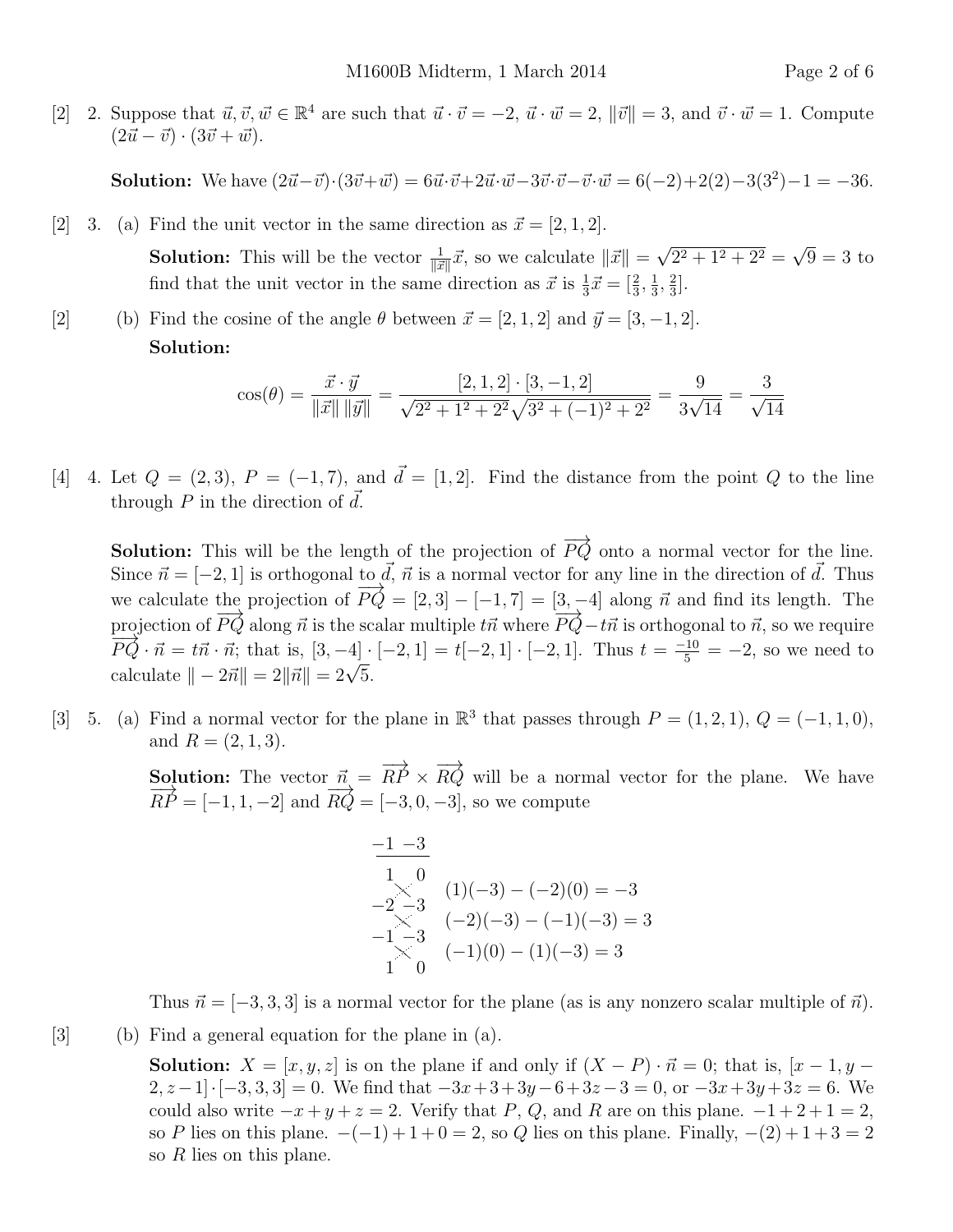## [3] 6. Find a vector equation for the line of intersection of the planes  $2x-2y+2z = 4$  and  $2x-y+3z = 1$ .

**Solution:** We solve the system of two linear equations  $2x - 2y + 2z = 4$ ,  $2x - y + 3z = 1$  in three unknowns  $x, y, z$  using row reduction

$$
\begin{bmatrix} 2 & -2 & 2 & | & 4 \\ 2 & -1 & 3 & | & 1 \end{bmatrix} \xrightarrow{\frac{1}{2}R_1} \begin{bmatrix} 1 & -1 & 1 & | & 2 \\ 2 & -1 & 3 & | & 1 \end{bmatrix}
$$

$$
\xrightarrow{R_2-2R_1} \begin{bmatrix} 1 & -1 & 1 & | & 2 \\ 0 & 1 & 1 & | & -3 \end{bmatrix}
$$

$$
\xrightarrow{R_1+R_2} \begin{bmatrix} 1 & 0 & 2 & | & -1 \\ 0 & 1 & 1 & | & -3 \end{bmatrix}
$$

This gives solutions  $x = -1 - 2t$ ,  $y = -3 - t$  and  $z = t$ . So a vector form of the equation for this

line is  $\vec{x} =$  $\sqrt{ }$  $\vert$  $\overline{x}$  $\hat{y}$ z 1  $\Big\} =$  $\sqrt{ }$  $\vert$ −1 −3 0 1  $+ t$  $\sqrt{ }$  $\vert$  $-2$ −1 1 1 . Other solutions are also possible.

- 7. Recall that the Universal Product Code (UPC) uses code words in  $\mathbb{Z}_{10}^{12}$  and has check vector  $c = [3, 1, 3, 1, 3, 1, 3, 1, 3, 1, 3, 1].$
- [3] (a) Is the vector  $[0, 1, 3, 2, 4, 3, 5, 4, 6, 5, 7, 6]$  a valid UPC? Explain.

**Solution:** The vector  $[0, 1, 3, 2, 4, 3, 5, 4, 6, 5, 7, 6]$  is a valid UPC if its dot product with c (calculated in  $\mathbb{Z}_{10}$ ) is 0. We calculate

$$
[0, 1, 3, 2, 4, 3, 5, 4, 6, 5, 7, 6] \cdot [3, 1, 3, 1, 3, 1, 3, 1, 3, 1, 3, 1]
$$
  
= (0)(3) + (1)(1) + (3)(3) + (2)(1) + (4)(3) + (3)(1)  
+ (5)(3) + (4)(1) + (6)(3) + (5)(1) + (7)(3) + (6)(1)  
= 1 + 9 + 2 + 12 + 3 + 15 + 4 + 18 + 5 + 21 + 6  $\equiv 2 + 2 + 3 + 5 + 4 + 8 + 5 + 1 + 6$   
= 36  $\equiv 6 \neq 0$  mod 10

so [0, 1, 3, 2, 4, 3, 5, 4, 6, 5, 7, 6] is not a valid UPC.

[3] (b) Find the missing digit y in the UPC  $[0, 1, 2, 1, 3, 9, y, 5, 0, 7, 3, 4]$ .

**Solution:** Since  $[0, 1, 2, 1, 3, 9, y, 5, 0, 7, 3, 4]$  is a valid UPC code, its dot product with c (calculated in  $\mathbb{Z}_{10}$  is 0. We calculate

$$
[0, 1, 2, 1, 3, 9, y, 5, 0, 7, 3, 4] \cdot [3, 1, 3, 1, 3, 1, 3, 1, 3, 1, 3, 1]
$$
  
= (0)(3) + (1)(1) + (2)(3) + (1)(1) + (3)(3) + (9)(1)  
+ (y)(3) + (5)(1) + (0)(3) + (7)(1) + (3)(3) + (4)(1)  
= 1 + 6 + 1 + 9 + 9 + 3y + 5 + 7 + 9 + 4 \equiv 3y + 1 \mod 10

so  $y \in \{0, 1, 2, 3, 4, 5, 6, 7, 8, 9\}$  must be such that  $3y + 1$  is a multiple of 10. Thus  $y = 3$ .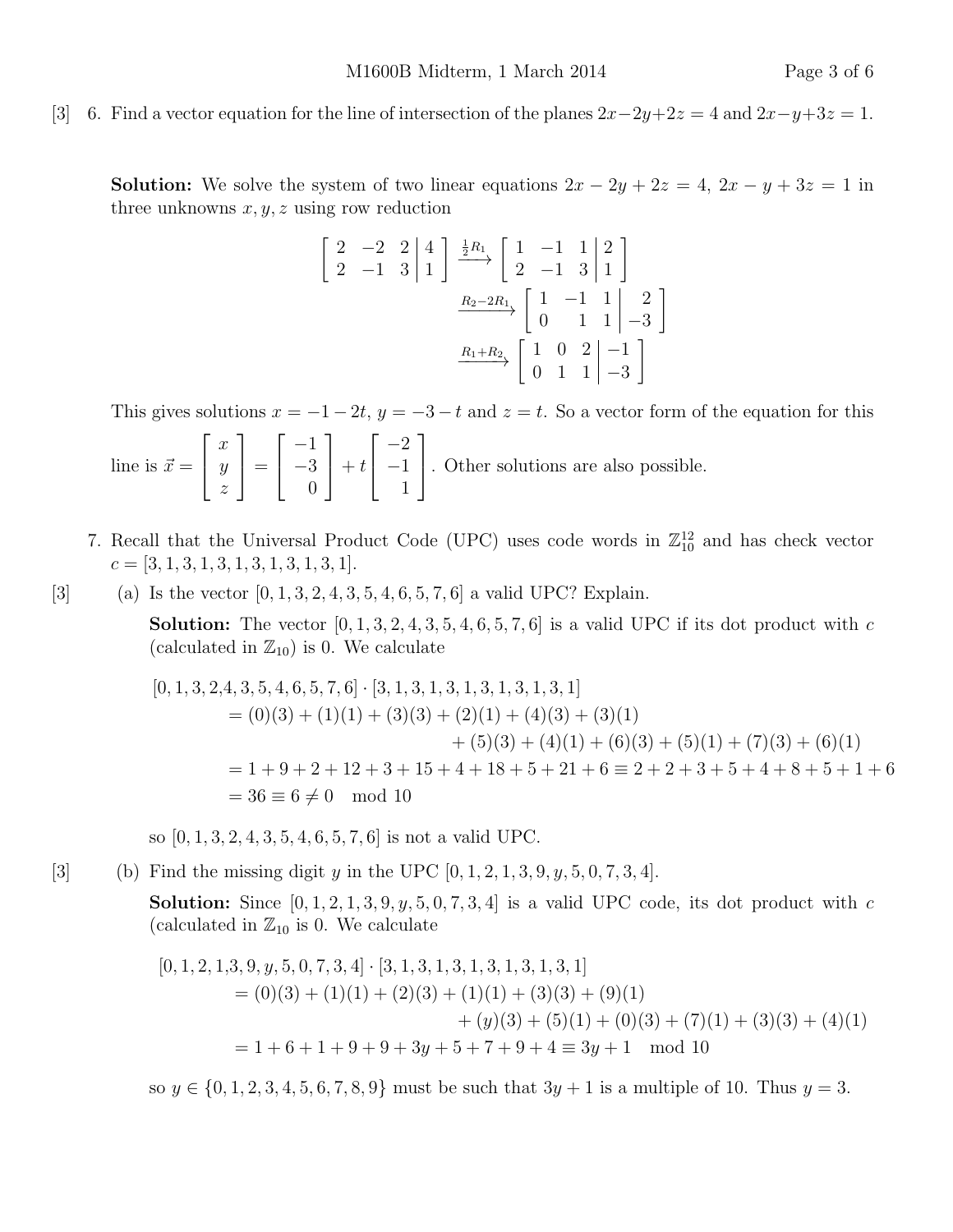$A \longrightarrow B$ 

 $\overline{f_3}$ 

80 25

 $\overrightarrow{35}$   $\overrightarrow{D}$   $\overrightarrow{f_3}$   $\overrightarrow{C}$   $\overrightarrow{20}$ 

 $5\sqrt{10}$  f  $\sqrt{10}$  $\stackrel{40}{\longrightarrow}$   $\stackrel{f_1}{\longrightarrow}$   $\stackrel{f_2}{\longrightarrow}$   $\stackrel{15}{\longrightarrow}$ 

> •  $\mathcal{C}_{0}^{(n)}$

ľ  $f<sub>2</sub>$ 

.<br>I

• D

ľ

ľ

OO  $f_4$ 

[5] 8. Determine whether the vector  $\vec{v} =$  $\sqrt{ }$  $\overline{1}$ 12 3 4 1 is in the span of the vectors  $\vec{u}_1 =$  $\sqrt{ }$  $\overline{1}$ 2 1 3 1  $\Big\}, \vec{u}_2 =$  $\sqrt{ }$  $\vert$ 1 2 1 1  $\frac{1}{2}$ and  $\vec{u}_3 =$  $\lceil$  $\overline{1}$ 6 3 1 . If it is, find a way to express  $\vec{v}$  as a linear combination of  $\vec{u}_1, \vec{u}_2$  and  $\vec{u}_3$ .

Solution: Row reduction of

4

| leads to |  |
|----------|--|
|          |  |

$$
\begin{bmatrix} 1 & 2 & 3 & 3 \ 3 & 1 & 4 & 4 \end{bmatrix}
$$

$$
\begin{bmatrix} 1 & 0 & 0 & -2 \ 0 & 1 & 0 & -2 \ 0 & 0 & 1 & 3 \end{bmatrix}
$$

2 1 6 12  $1 \t2 \t3 \t3$  1

and so it follows that  $\vec{v} = -2\vec{u}_1 - 2\vec{u}_2 + 3\vec{u}_3$ . So  $\vec{v}$  is in the span of  $\vec{u}_1$ ,  $\vec{u}_2$  and  $\vec{u}_3$ .

 $\sqrt{ }$ 

- 9. Consider the pictured network of water pipes, where the flows are measured in litres/minute. In this question, flows can be positive or negative.
- [2] (a) Set up a system of linear equations for the possible flows  $f_1$ ,  $f_2$ ,  $f_3$  and  $f_4$ .

Solution:

## $A: 45 + f_4 = f_1$  $B: 10 + f_1 = 15 + f_2$  $C: f_2 + 25 = 20 + f_3$  $D: 35 + f_3 = f_4 + 80$

or

$$
\begin{array}{rcl}\nf_1 & - & f_2 & - & f_4 & = & 45 \\
f_1 & - & f_2 & = & 5 \\
f_2 & - & f_3 & = & -5 \\
f_3 & - & f_4 & = & 45\n\end{array}
$$

[2] (b) Solve the system of equations.

Solution: One can do the usual method of row reduction, or the following ad hoc method:  $f_3 = 45 + f_4$ , so  $f_2 = -5 + 45 + f_4 = 40 + f_4$ , and  $f_1 = 45 + f_4$ , with  $f_4$  a free variable.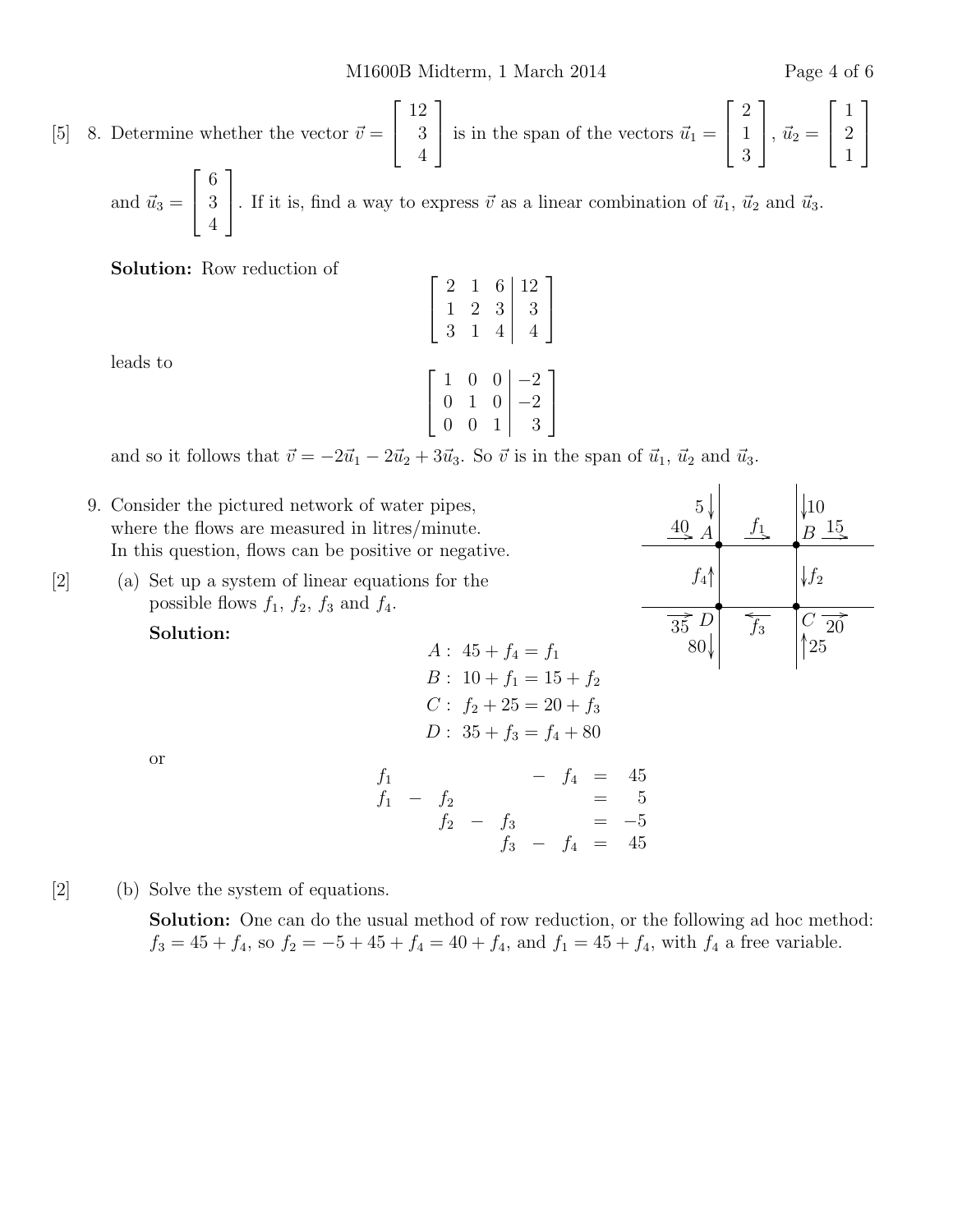10. Let 
$$
A = \begin{bmatrix} 1 & 2 & -2 \\ 2 & 5 & 0 \\ -1 & -2 & 3 \end{bmatrix}
$$
.

[4] (a) Determine whether A is invertible, and if so, find  $A^{-1}$ , showing your work. Solution:

$$
A^{-1} = \begin{bmatrix} 15 & -2 & 10 \\ -6 & 1 & -4 \\ 1 & 0 & 1 \end{bmatrix}
$$

[3] (b) Solve the system  $A\vec{x} =$  $\sqrt{ }$  $\overline{\phantom{a}}$  $\overline{0}$ 1 1 1  $\int$  for  $\vec{x}$ .

Solution: We have that

$$
\vec{x} = A^{-1} \begin{bmatrix} 0 \\ 1 \\ 1 \end{bmatrix} = \begin{bmatrix} 15 & -2 & 10 \\ -6 & 1 & -4 \\ 1 & 0 & 1 \end{bmatrix} \begin{bmatrix} 0 \\ 1 \\ 1 \end{bmatrix} = \begin{bmatrix} 8 \\ -3 \\ 1 \end{bmatrix}
$$

It also works to solve the system directly, but this way is more efficient since we already know  $A^{-1}$ .

11. Let

$$
A = \begin{bmatrix} 2 & 4 & 2 & 0 & 2 \\ 3 & 5 & 3 & -2 & 7 \\ 4 & 7 & 4 & -2 & 8 \end{bmatrix} \text{ and } R = \begin{bmatrix} 1 & 0 & 1 & -4 & 9 \\ 0 & 1 & 0 & 2 & -4 \\ 0 & 0 & 0 & 0 & 0 \end{bmatrix}.
$$

Given that  $R$  is the reduced row-echelon form of  $A$ , compute each of the following. Explain briefly.

## [1] (a) rank $(A)$ .

**Solution:** The rank is 2, since the row echelon form R has two non-zero rows.

[2] (b) A basis for row(A).

**Solution:** A basis for the row space of A is given by the non-zero rows of  $R$ :

$$
[1, 0, 1, -4, 9]
$$
 and  $[0, 1, 0, 2, -4]$ 

[2] (c) A basis for  $col(A)$ .

**Solution:** A basis for the column space of A is given by the columns of A that correspond to columns of  $R$  with leading 1's:

$$
\begin{bmatrix} 2 \\ 3 \\ 4 \end{bmatrix} \quad \text{and} \quad \begin{bmatrix} 4 \\ 5 \\ 7 \end{bmatrix}
$$